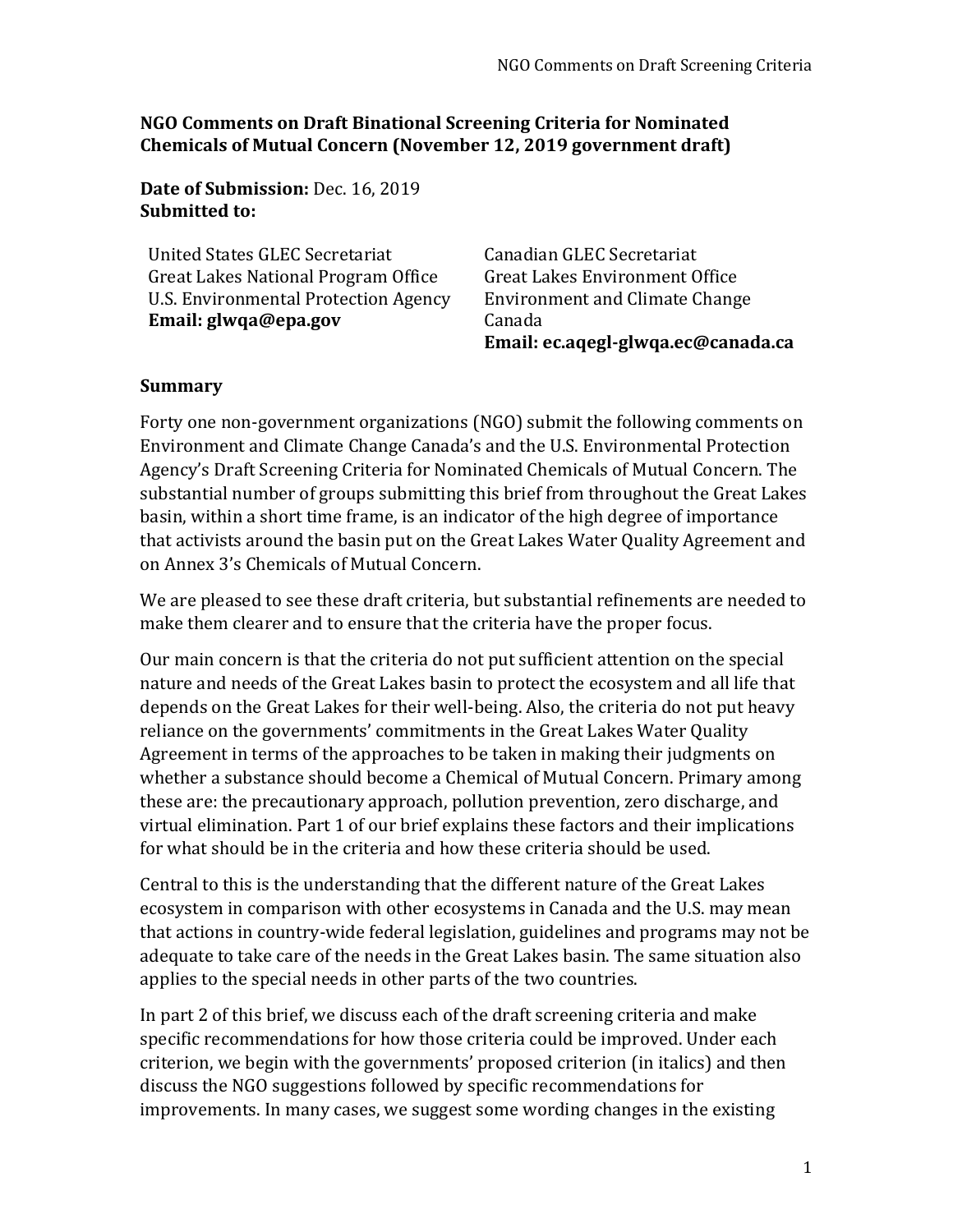government criterion. To simplify the understanding of those proposed changes, we have repeated the original government wording and put our changes and additions **in bold** in the original government sentence.

In Part 3, we list all twenty-one of our recommendations.

If you have any questions about these recommendations, please don't hesitate to contact us at:

- John Jackson (Jjackson@web.ca),
- Michael Murray (murray@nwf.org),
- Fe de Leon (deleonf@cela.ca).

#### **Part 1: Introduction**

The groups listed at the bottom of this brief submit the following comments and recommendations on the Draft Screening Binational Criteria for Nominated Chemicals of Mutual Concern (CMC). We begin by explaining the basis for our comments.

**The Special Nature of the Great Lakes Basin:** The Great Lakes have characteristics that make them particularly susceptible to certain kinds of contaminants. For example, unlike river and estuarine systems, the Great Lakes have long hydraulic residence/replacement times. Lake Superior has a residence/replacement time of 173 years; Lake Michigan, 62 years; Lake Huron, 21 years; Lake Erie, 2.7 years; and Lake Ontario, 6 years. Even the shorter time frames listed here are longer than river or estuarine systems, where water moves very quickly through and out of the system. This means that toxic substances stay within the Great Lakes for longer periods of time and accumulate in the system – especially if they are substances that are persistent, i.e., have long lives before they break down. This also means that, if the substances are bioaccumulative, they build up in the food chain with major negative health implications for the forty million people from Canada and the U.S. who rely on the Great Lakes for their water supply and count on the Great Lakes as a significant source of their food supply. The extensive wildlife populations that rely on the Great Lakes for their food supply can also be devastated by the serious health impacts of these chemicals.

**The GLWQA Principles and Approaches:** The understanding of this special nature of the Great Lakes system has led the governments to recognize the need for special provisions to protect the Great Lakes. This is why in the Great Lakes Water Quality Agreement (GLWQA) the Canadian and U.S. governments emphasize the following principles and approaches:

- The precautionary approach
- Pollution prevention
- Zero discharge for control of the release of CMCs
- Virtual elimination of the releases of CMCs.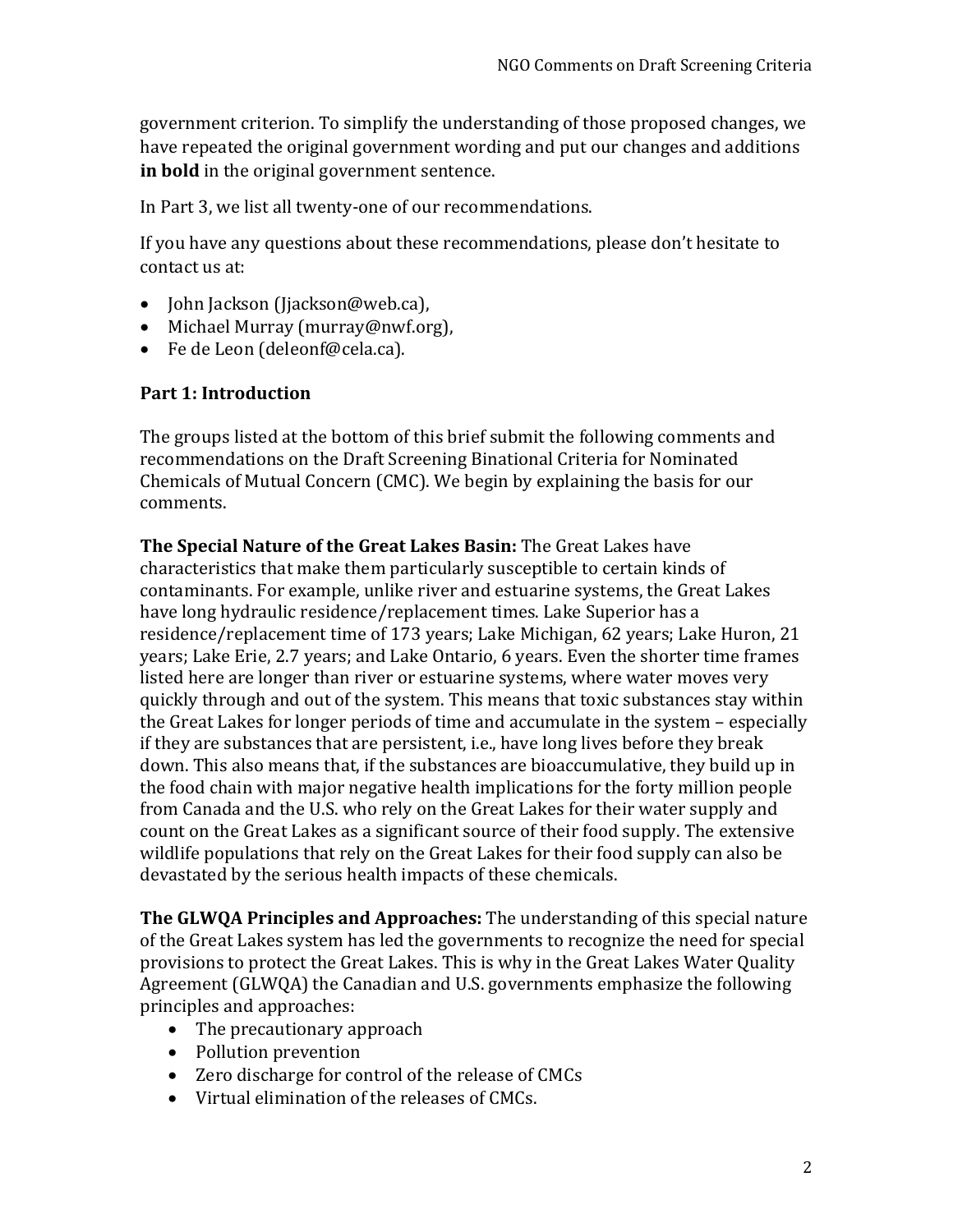We use this special nature of the Great Lakes and these GLWQA principles and approaches as the prime bases for our comments on the draft Binational Screening Criteria for Nominated CMCs in Part 2 of this submission.

**The CMC Designation Process:** Anyone can nominate a chemical to become a CMC under the GLWQA. When finalized, the Draft Screening Criteria under review here will become the basis for the Great Lakes Executive Committee (i.e., Environment and Climate Change Canada, and the U.S. Environmental Protection Agency) to determine whether or not the nominated substance will become a "candidate CMC". If they decide to declare it to be a "candidate CMC", they will put it through a more detailed assessment process to determine whether or not they will ultimately designate it as a CMC.

The proposed nomination process is designed to be reactive in its approach and would not be effective at targeting chemicals that have not already been evaluated or assessed under the federal legislative regimes in Canada or the U.S. This includes substances such as nanomaterials and substances considered new to commerce, where assessments and considerable data on substances may not available, and for which there may not be any explicit requirements to provide data for the Great Lakes. The absence of evidence detecting the substances in the Great Lakes basin could be a barrier to taking preventive measures to protect the health of the Great Lakes, but does not mean these substances are not in the Great Lakes. It may just mean that we haven't tested for them.

**The Weight-of-Evidence Approach:** In their third biennial report (1991), the International Joint Commission (IJC) recommended that "the Parties adopt a weightof-evidence approach to the identification and virtual elimination of persistent toxic substances." The Governments' introduction to the draft Binational Screening Criteria for Nominated Chemicals of Mutual Concern is consistent with this recommendation:

Any chemical nominated will undergo an initial screening using a weight of evidence approach, that involves consideration of multiple sources of information and lines of evidence that are assessed and integrated using various qualitative and quantitative methods.

The central question here, however, is how the weight-of-evidence approach will be used in this initial screening process. The "initial screening process" referred to here by the governments is the one of deciding whether or not a nominated substance should become a "candidate CMC" or should it immediately be dropped from further consideration.

The IJC recommended the weight-of-evidence approach to reduce the likelihood that proposals for designations and actions would be dropped because of lack of complete evidence. Instead, consistent with the GLWQA they adopted the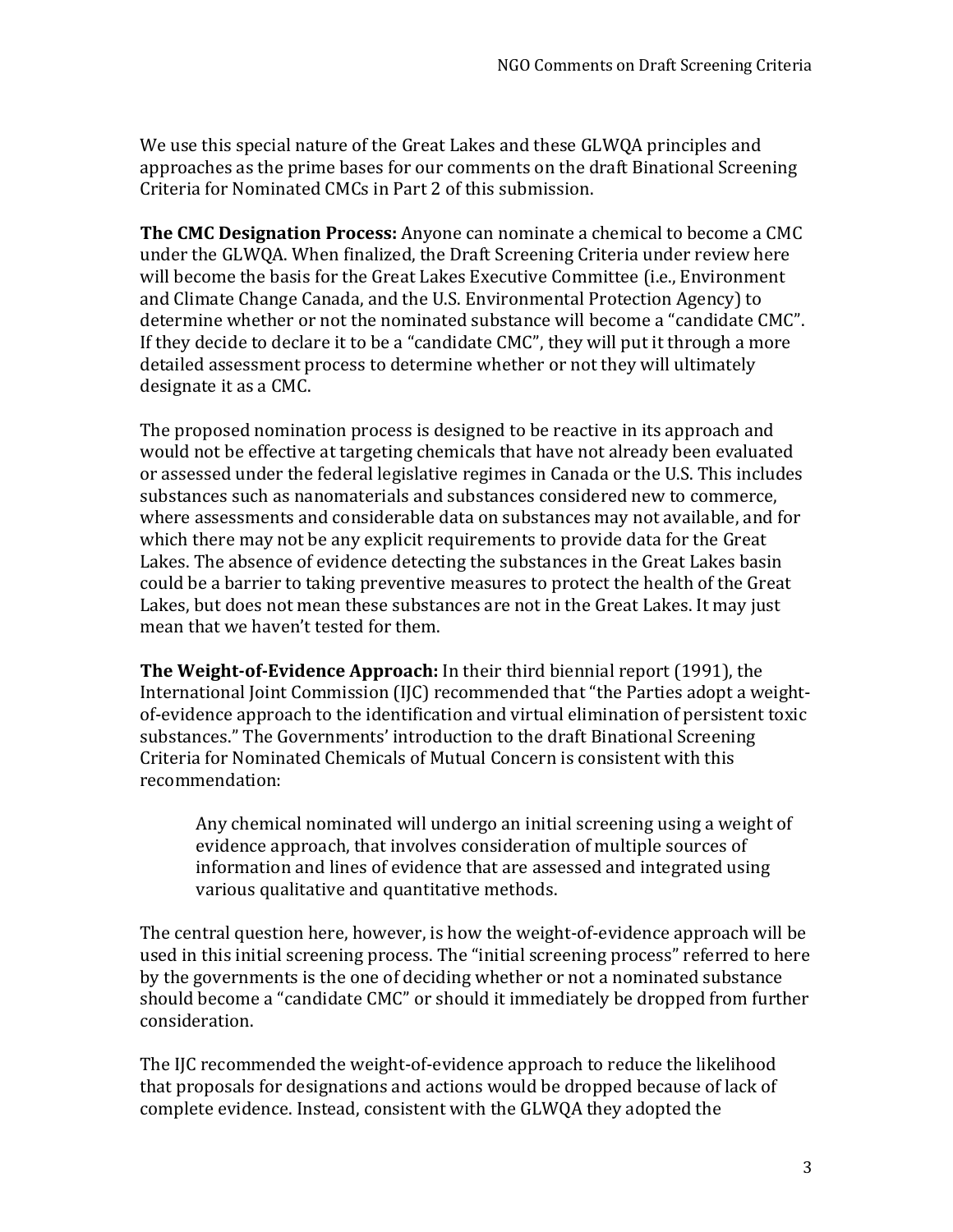precautionary approach where something may be designated even though the evidence is not complete or even if all the science is not consistent. Better to be safe than sorry.

At the nomination stage, especially if it is a nomination by a non-government nominator, the nomination is likely to have incomplete information because of limitations in the information available due to a number of potential factors. These factors include: the information is not open to the public; some information is extremely difficult to find, especially for a group with limited resources and time, and some of the chemicals have never been studied, tested for or the data compiled. The issue of data gaps is particularly important in situations where toxic substances may be in the environment, but for which there are no or only limited monitoring or surveillance programs at the time of the nomination.

These limitations should be taken into account when using the weight-of-evidence approach as a reason why the substance should be placed on the candidate list in order to encourage a search for additional information, instead of the nomination being rejected at this initial stage.

Passing from the nomination stage to the candidate stage does not mean that the substance will become an officially designated CMC. It will still go through another evaluation, which will include agencies, etc. that have access to much more information than a nominator is likely to have.

It is also important to note that at the later evaluation stage, i.e., when determining whether a candidate substance should be designated as a CMC, the governments' introduction to the screening criteria document says: "if it is concluded [after the evaluation of candidate substances, i.e., the second stage] that there is insufficient information, Annex 3 will take steps to promote: additional research, monitoring, or assessment, as needed." This extremely important option is not given at the stage of deciding whether it will become a candidate. If rejected at the initial screening stage, i.e., at the pre-candidate stage, no further action is planned.

Another factor that should be taken into account in the weight-of-evidence approach is the relevance of the information that is missing. The relevance question is one where the special nature of the Great Lakes system and the principles of the GLWQA system should be given heavy weighting in determining whether to send the substance to the candidate stage. For example, the toxic characteristics of the substance may be of particularly high concern because of the nature of the Great Lakes and of the goals of the GLWQA. In that case, the inherent characteristics of the substance should be given high weighting in order to apply the precautionary and preventive approaches.

The screening criteria should make it clear that it is a preliminary screening, and that it is at the candidate-to-designation stage that the more complete assessment is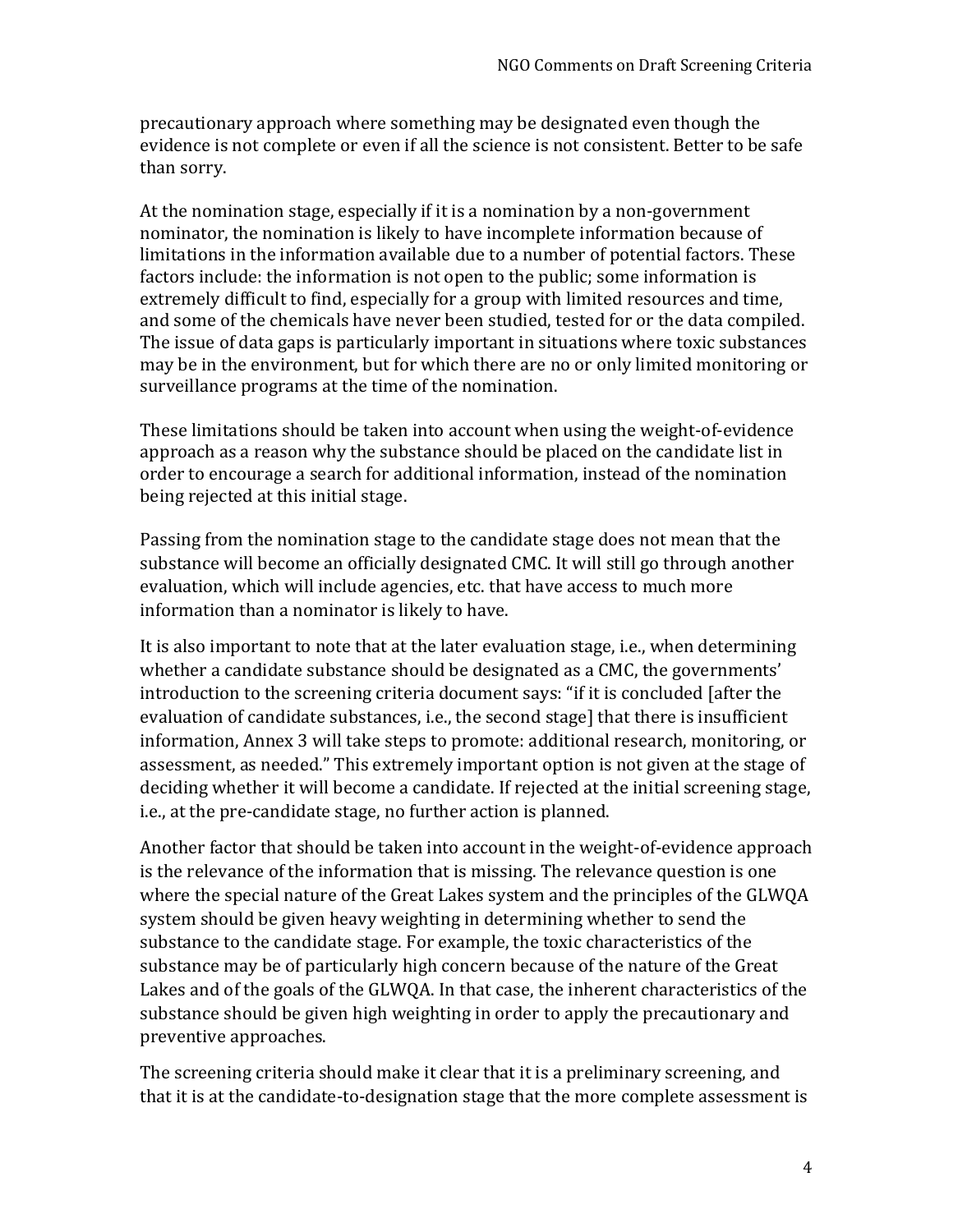carried out. Therefore, in order to avoid making an error that puts the Great Lakes at threat, it should be relatively easy to pass from the nomination to candidate stage.

**NGO Recommendation 1:** In the weight-of-evidence assessment, one cannot expect near-complete information at this initial preliminary stage. The basis for determining by weight-of-evidence whether to go to the candidate stage should be whether enough information has been presented to show that it might be a CMC and whether information not presented or available is relevant to the goals and objectives of the GLWQA (i.e., precaution and prevention) and the special nature of the Great Lakes system. If additional substance information is relevant, the substance should be sent on from the initial screening stage to the candidate stage for further evaluation.

# **Part 2: NGO Comments & Recommendations on Criteria**

**NGO Recommendation 2:** Make sure that the meaning of the word "chemical" is defined broadly enough to include items such as classes of substances, plastics, naturally occurring substances (e.g., mercury), nanoparticles, etc.

# **Criterion 1: TOXIC**

*Government Recommendation: TOXIC: Is the chemical toxic, persistent, and/or bioaccumulative?*

- *a. Has the chemical been found to be toxic?*
- *b. Is the substance persistent and/or bioaccumulative\*?*

*A chemical which is a) considered toxic, and b) persistent and/or bioaccumulative is more likely to be identified as binational CMC.* 

# *In Canada*

*\* The criteria for persistence and bioaccumulation are defined under the CEPA 1999 Persistence and Bioaccumulation Regulations.*

# *In the U.S.*

*\* In the context of these binational screening criteria under Annex 3 of the GLWQA, U.S. EPA will refer to the guidance criteria for persistence and bioaccumulation from the U.S. EPA policy statement, Category for Persistent, Bioaccumulative, and Toxic New Chemical Substances (see [https://www.epa.gov/reviewing-new-chemicals-under](https://www.epa.gov/reviewing-new-chemicals-under-toxic-substances-control-act-tsca/policy-statement-new-chemicals)[toxic-substances-control-act-tsca/policy-statement-new-chemicals](https://www.epa.gov/reviewing-new-chemicals-under-toxic-substances-control-act-tsca/policy-statement-new-chemicals)*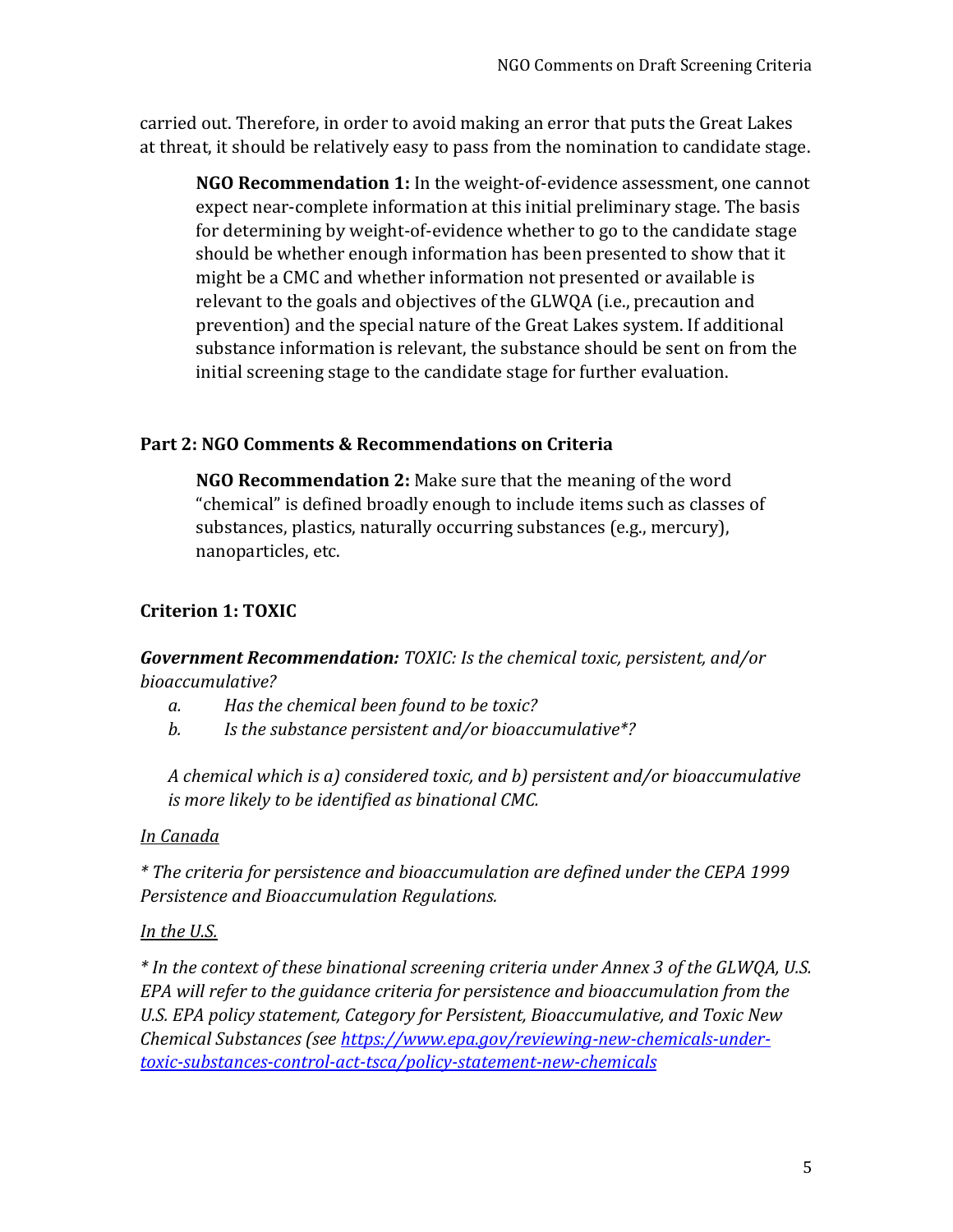#### **NGO Comments & Recommendations:**

 $\overline{\phantom{0}}$ 

#### a. *Has the chemical been found to be toxic?*:

The lack of clarity in this government proposed criterion is: by whom does it have to be found to be toxic? This should not be restricted to substances that the Canadian and/or U.S. governments have determined to be toxic under their legislative and regulatory processes. To avoid ever more contamination in the future, which could cause serious health damage to life in the Great Lakes basin, including humans, we need to take a preventive and precautionary approach in determining whether a substance is a CMC. Therefore, in the screening process, we should consider a substance as toxic if any government jurisdiction in the world has put it on their list of toxic substances or if any other evidence (e.g., from chemical structure or modeling) indicates the substance may be toxic.

**NGO Recommendation 3:** Revise a) to read: Has the chemical been found **by any government jurisdiction in the world to be toxic or is there any other evidence (e.g., from chemical structure or modeling) that indicates the substance may** be toxic?

b. *Is the substance persistent and/or bioaccumulative?*: In the Great Lakes basin, we have been focused on PBT (persistent, bioaccumulative, toxic) substances. This certainly remains as a very important criterion. However, as scientists bring us more understanding of chemicals, a new term is coming into use: PMT (persistent, mobile, toxic). These are substances that are highly mobile in water and as a result can spread more rapidly and over greater distances to contaminate surface and ground water. An example of this type of chemical is many types of PFAS. As PFOA and PFOS have been restricted for use or banned, many industries have replaced them with shorter-chain types of PFAS. These are more highly mobile than the longer-chain PFAS. As a result, the shorter-chain PFAS are now even more widespread and are commonly found in drinking water supplies. PMTs may not have the high level of bioaccumulation that some other substances in the Great Lakes have, but they are toxic and persistent, meaning that their high level of mobility in water may make them even more devastating and widespread in their impacts in the Great Lakes basin. See the footnote for more detail on PMTs.<sup>1</sup>

<sup>&</sup>lt;sup>1</sup> The European Union's Scientific Committee on Health, Environment and Emerging Risks presented a report in January 2019 that stressed the need to address Persistent, Mobile and Toxic substances (PMTs) under the REACH program. The US Environmental Protection Agency has posted a list of 228 PMT chemicals on its website at [https://comptox.epa.gov/dashboard/chemical\\_lists/ubapmt.](https://comptox.epa.gov/dashboard/chemical_lists/ubapmt)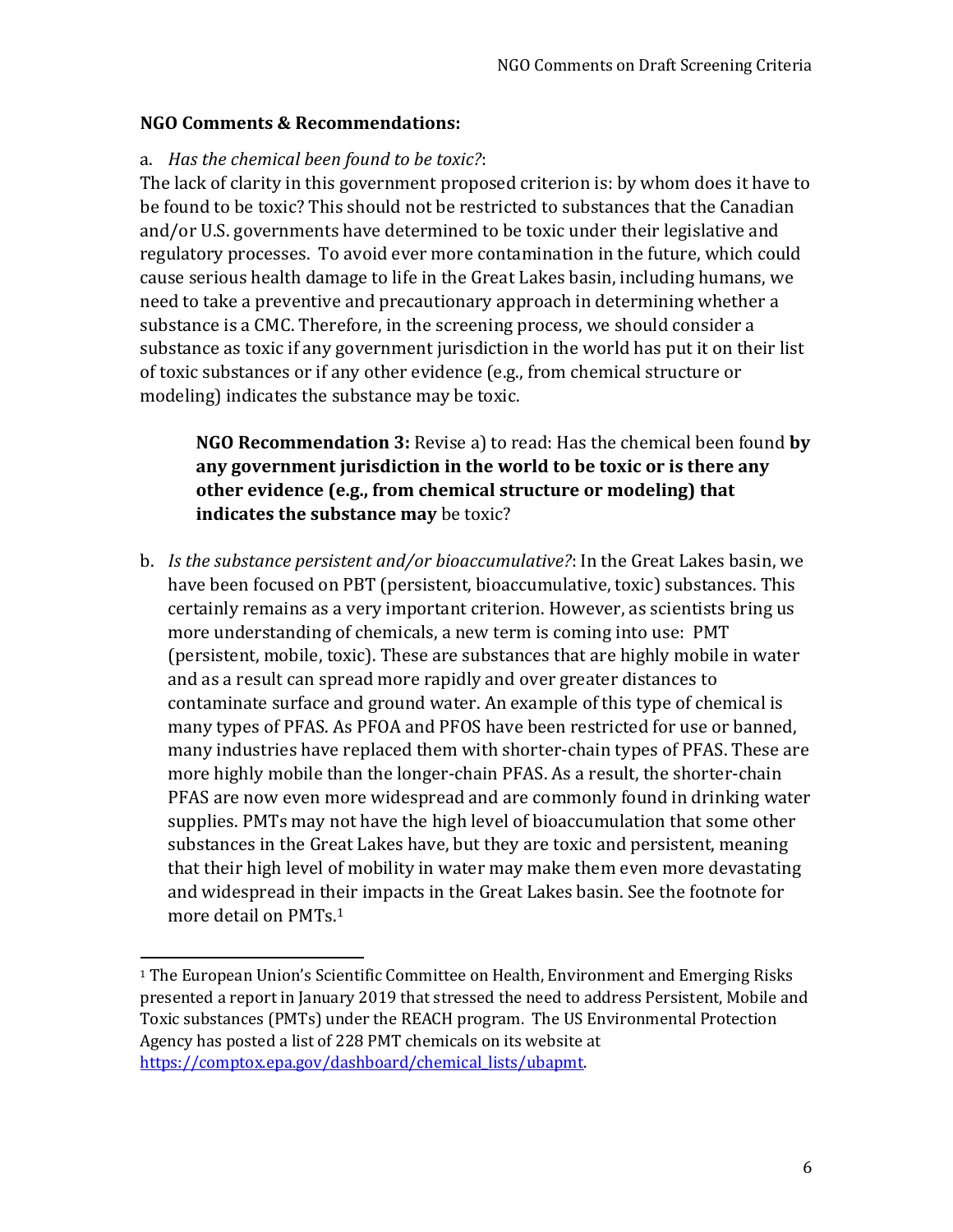Further, if a substance is toxic and/or bioaccumulative but has a short half-life, it may not pass the persistence test. However, it may be a substance that is continually being loaded into the Great Lakes system and, therefore, the substance is persistently present because of constantly being discharged into the system. This means that the substance could have a serious negative impact on life within the Great Lakes basin.

An example of this kind of problem is triclosan. The 2016 Final Assessment Report on Tirclosan under the *Canadian Environmental Protection Act* stated: "Triclosan degrades relatively quickly in the environment through biotic and abiotic processes. However, it is ubiquitous in the environment due to the continual release to surface water through WWTP effluents. Therefore, chronic exposure of organisms to triclosan is expected in aquatic ecosystems, especially when close to effluent sources. Exposure to soil organisms is also likely through land application of biosolids. Nevertheless, the report concluded that "Even though it [triclosan] is continuously present in the environment, triclosan has been determined not to meet the persistence criteria as set out in the Persistence and Bioaccumulation Regulations of CEPA. Similarly, while triclosan accumulates in organisms to levels that can cause adverse effects, it does not meet the bioaccumulation criteria as set out in the Persistence and Bioaccumulation Regulations of CEPA." This clearly is a flawed situation that is adequately protective of the Great Lakes system.

**NGO Recommendation 4:** The governments' item b) should be revised to read: Is the substance persistent and/or bioaccumulative **and/or mobile and/or continually loaded into the system**?

**NGO Recommendation 5:** The governments' summary statement for criterion 1 should be revised to read: *A chemical which is a) considered toxic, and b) persistent and/or bioaccumulative and/or mobile and/or continually loaded into the system is more likely to be identified as binational CMC.* 

**NGO Recommendation 6:** The substance should be considered persistent and/or bioaccumulative if it meets the definition in protocols for either Canada or the U.S.

**NGO Recommendation 7:** All the criteria are important in choosing CMCs. However, as has been discussed already under "weight-of-evidence" approaches, use of the precautionary and preventive approaches means that the toxicity criterion should have a high emphasis in the weighting approach

 $\overline{\phantom{0}}$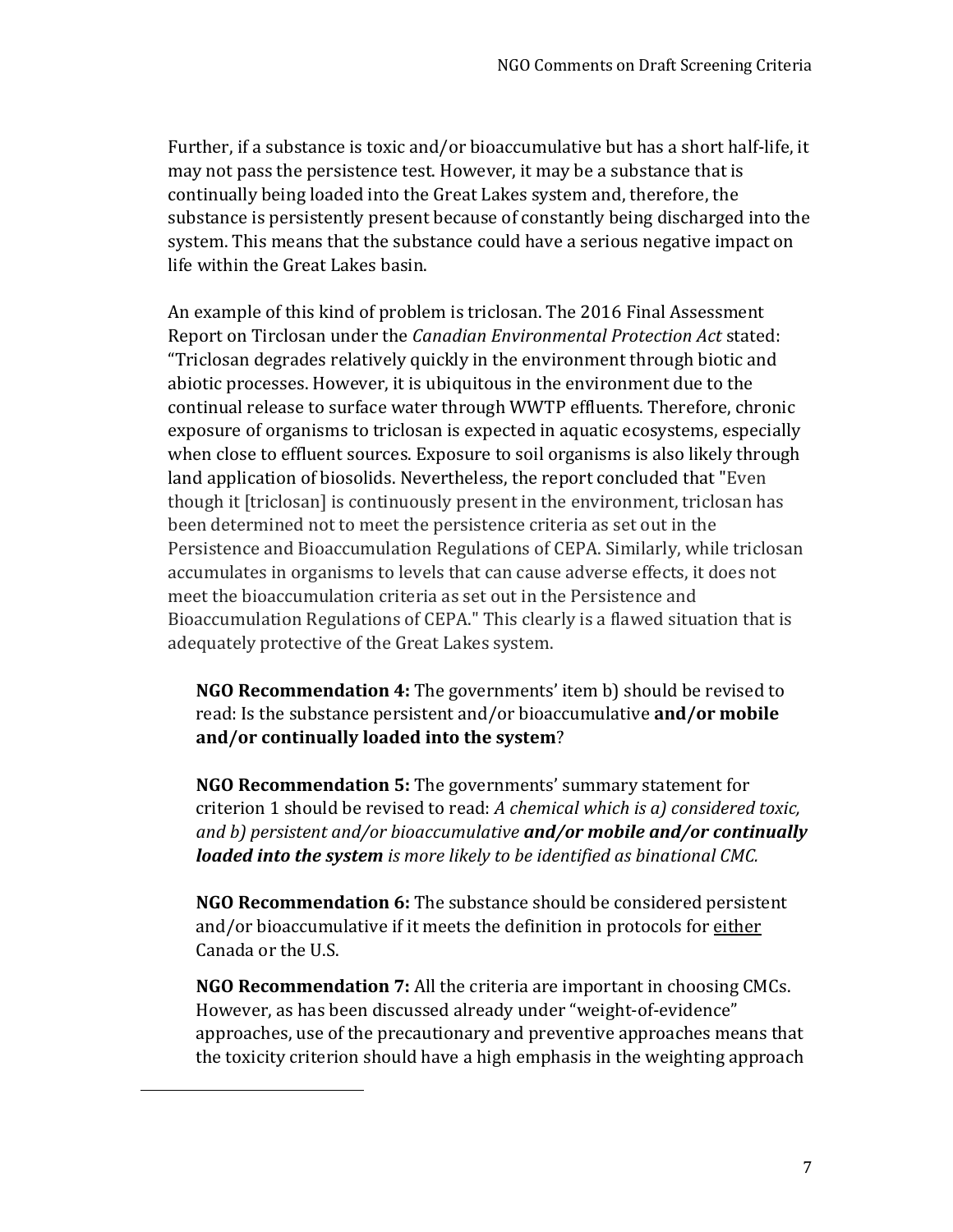at the screening stage because it is talking about inherent risks to the Great Lakes.

#### **Criterion 2: RELEASE**

*Government Recommendation: RELEASE: To what extent is the chemical released in the Great Lakes Basin?*

- *a. Are there releases to water or air of the chemical?*
- *b. Are releases likely to increase in the future due to increasing manufacture, import, or use in Canada or the U.S.?*

*A chemical which is a) being released in the Great Lakes and/or b) increasing in manufacture, import, or use is more likely to be identified as a binational CMC.* 

**NGO Comments & Recommendations:** Two factors should be added to this release criterion.

a. The term release should cover more than releases as a result of releases during regular operation. It should also include the releases that could potentially occur as a result of accidents (spills, derailments, explosions, etc.). This is needed to be consistent with the preventive approach.

## **NGO Recommendation 8:** An item c) should be added to this criterion: **Could significant releases occur as a result of accidents or other unexpected events?**

The Great Lakes basin is an ecosystem where releases in one place can affect elsewhere in the basin or have effects throughout the entire basin. This means that releases from sources throughout the entire basin from regular operation as well as from accidents or unexpected events should be considered from a cumulative perspective. The cumulative perspective should be both geographically and over time since persistent toxic substances build up in the Great Lakes basin over time.

**NGO Recommendation 9:** An item d) should be added to this criterion: **What could be the cumulative releases of substances from the range of sources geographically and over time?**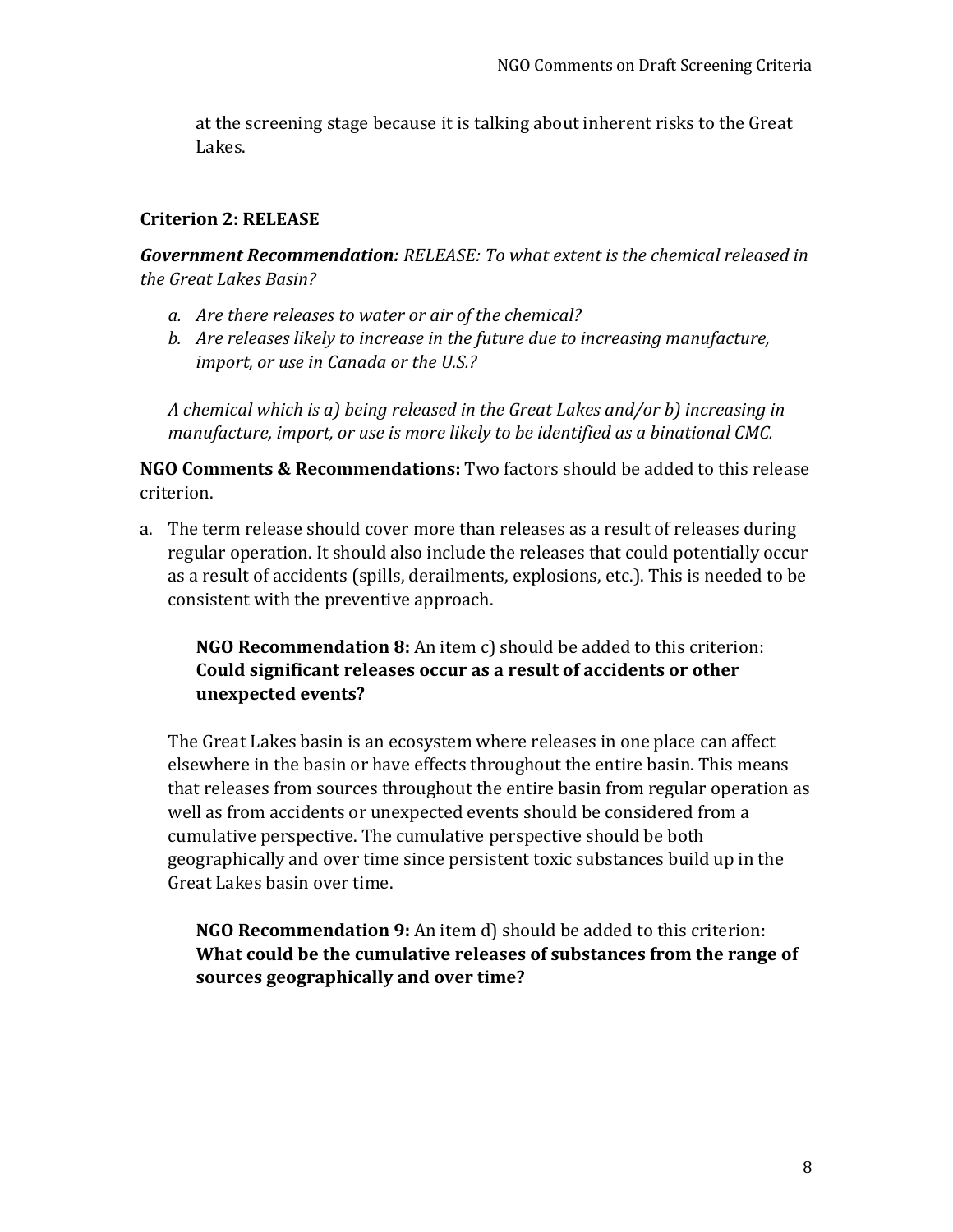# **Criterion 3: LEVELS**

*Government Recommendation: LEVELS: Are levels of the chemical harmful, or likely to become harmful, in the Great Lakes environment?*

- *a. Do measured concentrations of the chemical in the Great Lakes environment (air, water, sediment, and/or biota) exceed benchmarks or guidelines, including fish consumption advisory levels, water quality standards, etc.?*
- *b. Are concentrations of the chemical in the Great Lakes environment (air, water, sediment, and/or biota) increasing with statistical significance, suggesting early action is warranted?*

*A chemical which is a) currently at concentrations that cause impacts or is b) likely to cause impacts in the near future due to increasing concentrations in the Great Lakes environment is more likely to be identified as binational CMC.* 

#### **NGO Comments & Recommendations:**

*a. Do measured concentrations of the chemical in the Great Lakes environment (air, water, sediment, and/or biota) exceed benchmarks or guidelines, including fish consumption advisory levels, water quality standards, etc.?* 

The first question here is: whose benchmarks or guidelines are being used as the standard? These vary substantially among jurisdictions – even within the Great Lakes. For example, note the wide variation in the standards or guidelines for PFOA in drinking water among Great Lakes jurisdictions in micrograms per litre: Health Canada, 0.200; US EPA, 0.070; Minnesota, 0.035; and Michigan, 0.009 [Michigan's number is a screening level number]. Again emphasizing the precautionary and preventive approach Canada and the U.S. have committed to in the GLWQA, the benchmarks or guidelines used should be the strictest benchmarks or guidelines used by any government jurisdiction in the world.

The government recommendation asks whether the current concentrations of the chemical "exceed" the benchmarks or guidelines. This implies that we are okay until the benchmarks or guidelines are exceeded. This is not true. Health impacts don't suddenly start to occur when you cross that narrow threshold of meeting the threshold and move into exceeding. We are already in trouble once we are near or have met the benchmarks or guidelines.

Other problems with this statement include: 1) What if there are no benchmarks or only limited benchmarks? 2) What if there is only limited measurement of the substance even though there are benchmarks? 3) Do the benchmarks take into account the populations of humans and wildlife that are susceptible to damage at lower levels than the average receptor?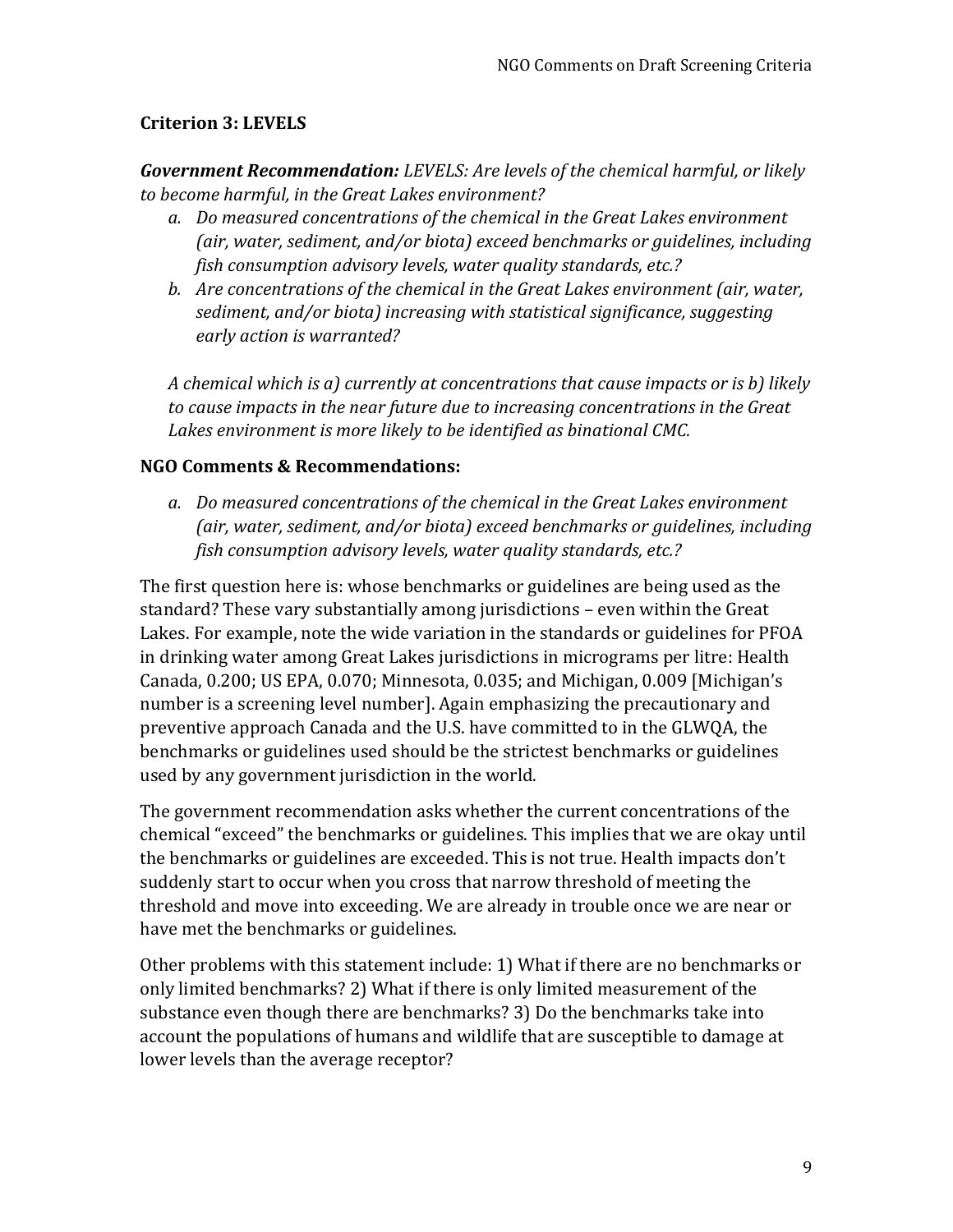**NGO Recommendation 10:** Item a in levels should be modified to read: **Are or** do measured concentrations of the chemical in the Great Lakes environment (air, water, sediment, and/or biota) **near, meet or** exceed the **strictest** benchmarks or guidelines **for protection of wildlife and humans,** including fish consumption advisory levels, water quality standards, etc., **that are used by any government jurisdiction in the world?** 

b. *Are concentrations of the chemical in the Great Lakes environment (air, water, sediment, and/or biota) increasing with statistical significance, suggesting early action is warranted?*

Item b) is an extremely important part of the criteria because it takes a precautionary and preventive approach consistent with the GLWQA. It is essential to declare substances as CMCs before they have become a serious problem in order to avoid the creation of problems in the Great Lakes.

We have a hesitation with the phrase "statistical significance" in b). What about the situation where not enough data has been collected to meet the "statistically significant" standard due to limited sample size, etc.? This could result in decisions contrary to the precautionary approach that the IJC and the federal governments have said we must use in addressing chemicals in the Great Lakes.

**NGO Recommendation 11:** The "statistically significant" standard should not be strictly adhered to if the reason for it not being seen as "statistically significant" is that there are not enough data to make such a judgment.

Unfortunately, the governments' concluding description of the levels criterion substantially weakens item b). The conclusion reads: *A chemical which is a) currently at concentrations that cause impacts or is b) likely to cause impacts in the near future due to increasing concentrations in the Great Lakes environment is more likely to be identified as binational CMC.* 

Here they add the phrase "in the near future" which was not in their original item b). "Near future" is not a preventive approach. We must not wait until contaminants are already seriously building up in the water, air, sediments and/or biota before taking action. That is too late.

**NGO Recommendation 12:** In the summary, remove "in the near future".

As more scientific studies are carried out that improve our understanding of the impacts of chemicals, we sometimes realize that the current standards for acceptable levels are not strong enough to provide adequate protection. As a result, the governments sometimes strengthen their standards. If this occurs for a substance that was nominated but rejected for designation at the screening stage,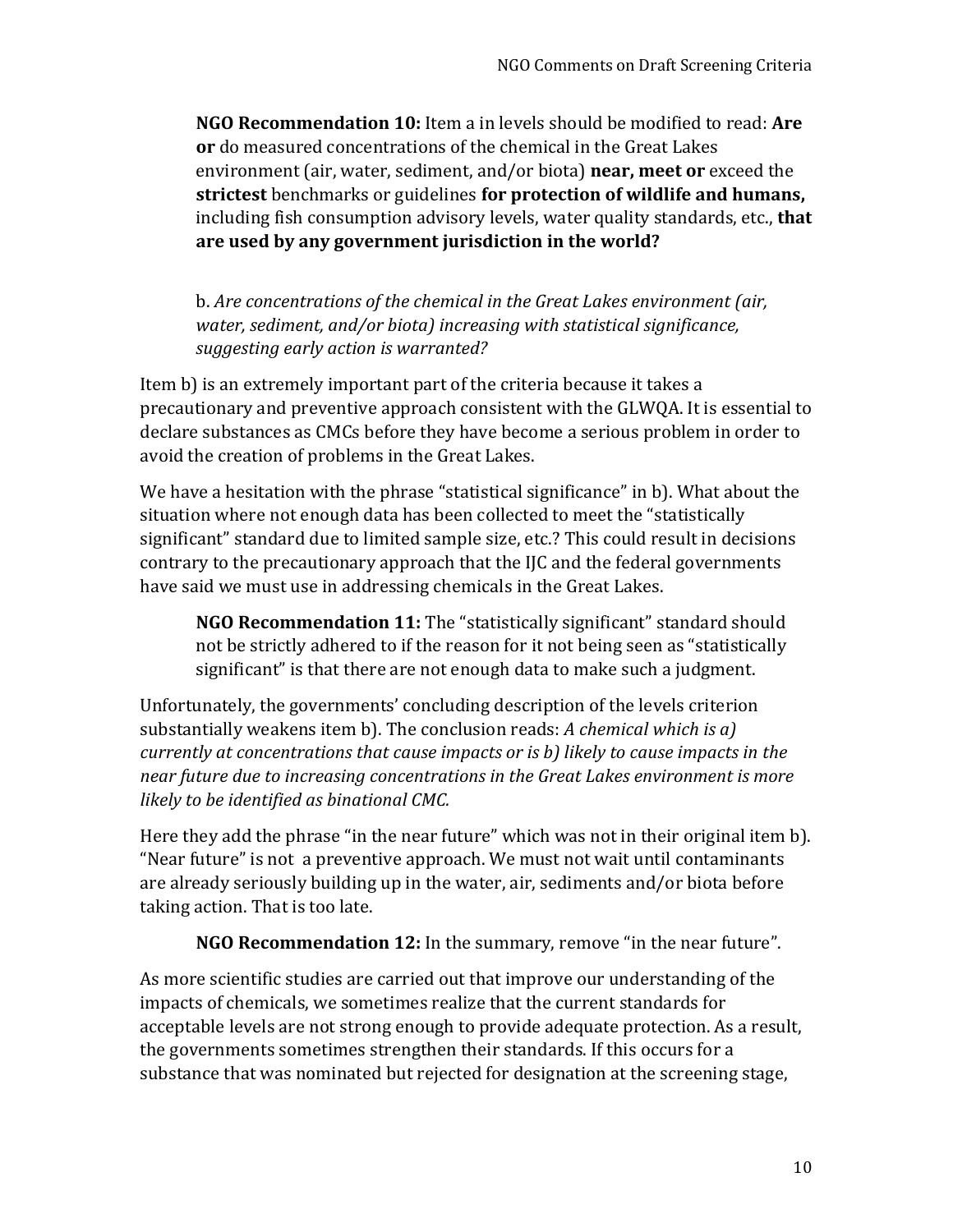that substance should automatically be brought back for further consideration as a possible CMC.

**NGO Recommendation 13:** If the standards for acceptable levels of a substance in air, water, sediment or biota are strengthened for a substance that was previously rejected for a CMC designation, that substance should automatically be brought back for reconsideration as a possible CMC.

# **Criterion 4: ROUTE OF EXPOSURE**

*Government Recommendation: ROUTE OF EXPOSURE: Are the Great Lakes a predominant route of exposure to humans or wildlife for this chemical? Are the impacts, or likely impacts, caused by routes of exposure via:*

- *a. Great Lakes water?*
- *b. Great Lakes food web?*

*A chemical whose route of exposure to humans or wildlife is predominantly via a) Great Lakes water or b) the Great Lakes food web is more likely to be identified as a binational CMC.*

**NGO Comments & Recommendations:** The word "predominantly" should be replaced with "important." The Great Lakes do not have to be. The implication of the word ""predominantly" is that Great Lakes water is the overwhelmingly largest source of exposure to the substance. This may not be the largest source but it can still be an important source, having serious negative impacts on life.

**NGO Recommendation 14:** Throughout this criterion, the word "predominant" or "predominantly" should be replaced with "important" or "importantly."

Throughout the rest of the draft criteria the governments include air and sediments as sources of exposure, but here a) only includes Great Lakes water.

**NGO Recommendation 15:** Modify a) to read: Great Lakes water**, air and sediments**?

Although the exposure for most life may not be significant, depending on where they live, or what their major sources of food are, or because of particular sensitivities of the species or certain members within the populace, the impacts can be very significant for some life.

**NGO Recommendation 16:** It should be made clear that the route of exposure can be seen as important even if it is just for some life.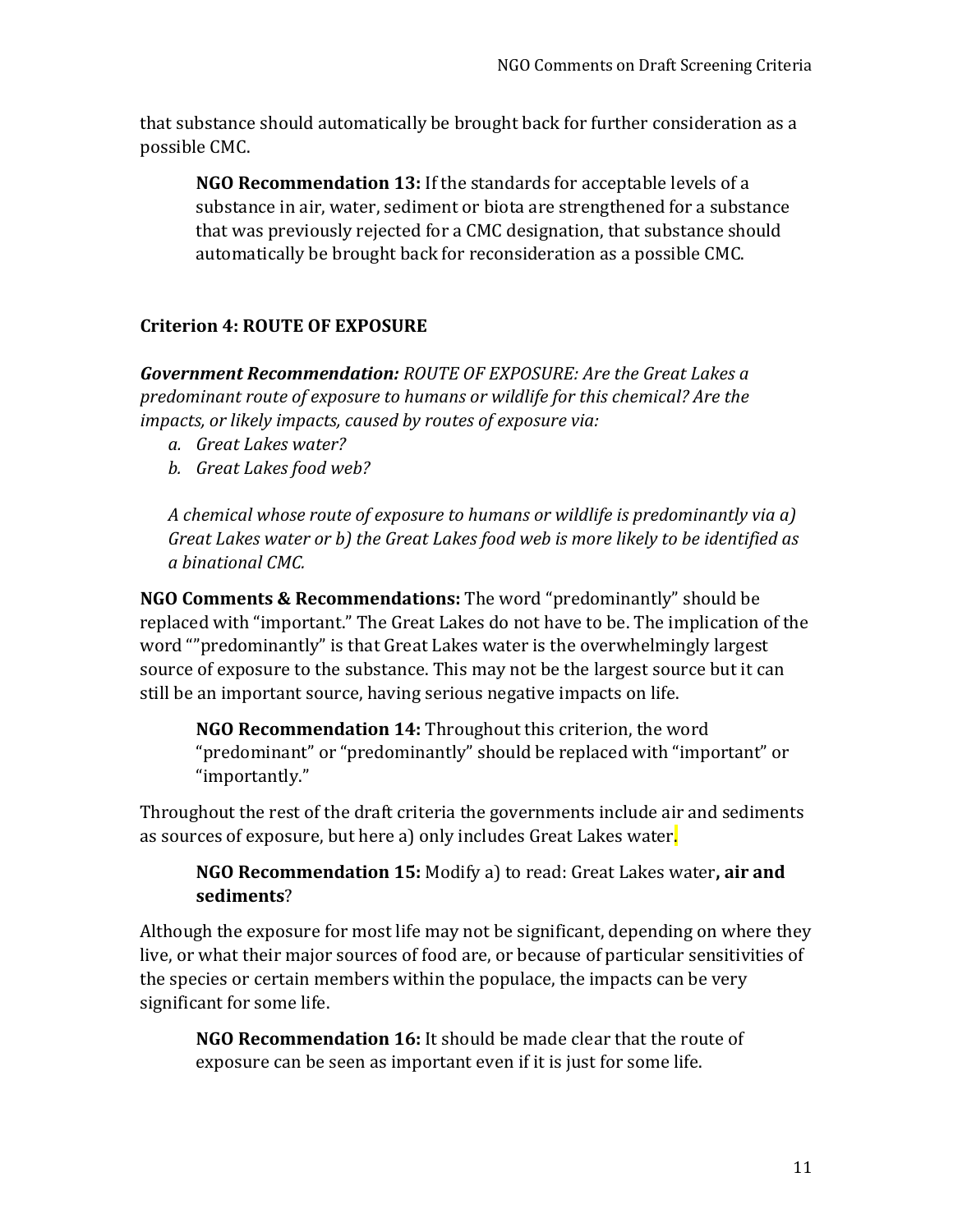# **Criterion 5: SCALE**

*Government Recommendation: SCALE: Does the geographic scale of contamination have binational significance?*

- *a. Is the contamination currently, or likely to become, lakewide or multi-lake in scale as opposed to localized?*
- *b. Does the contamination have the potential to cause binational transboundary impacts?*

*A chemical that is a) lakewide or multi-lake in scale and/or b) likely to cause binational impacts is more likely to be identified as a binational CMC.*

**NGO Comments & Recommendations:** Another scale factor that is important is whether there is an unusually large and/or widespread conglomeration of the types of facilities that could release the substance in the Great Lakes basin in comparison with most other parts of Canada and the U.S. If there is, and given the relatively closed system of the Great Lakes, releases that may be considered acceptable elsewhere may not be acceptable in the Great Lakes because the cumulative risk factor could be higher in the Great Lakes. As a result, the regulatory regimes of the two countries may not be adequate to address the special needs of the Great Lakes.

**NGO Recommendation 17:** An item c. should be added to the scale criterion that reads: **Is there a relatively higher and/or more widespread presence of facilities using or generating the substance in the Great Lakes basin than in most other parts of Canada and the U.S.?**

**NGO Recommendation 18:** The summary description in the scale criterion should be modified to read: *A chemical that is a) lakewide or multi-lake in scale and/or b) likely to cause binational impacts and/or c) sources of the substance are relatively higher or widespread in the Great Lakes is more likely to be identified as a binational CMC.*

## **Criterion 6: MANAGEMENT**

*Government Recommendation: MANAGEMENT: To what is [sic] extent are the releases of the chemical controlled/managed?*

- *a. Are programs and management actions for the chemical currently in place at the local, state/provincial, tribal, Indigenous, federal or international level?*
- *b. Are current actions adequate, and/or do gaps exist?*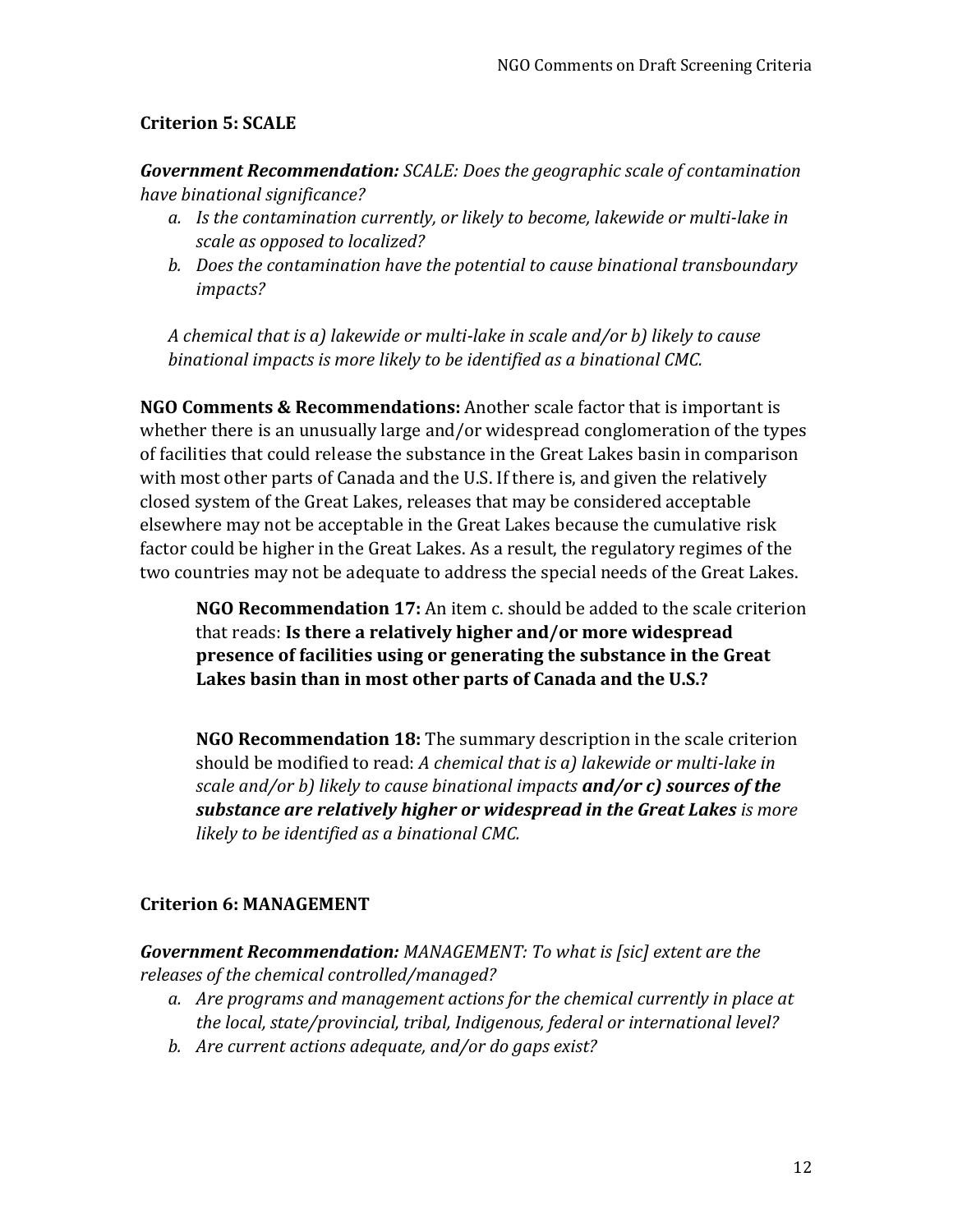*A chemical that is not effectively managed would be more likely to be considered a binational CMC.*

**NGO Comments & Recommendations:** The introduction to this section only refers to controlling and managing "releases." The preventive approach and numerous recommendations from the IJC have emphasized that In order to achieve the prevention aspect of the GLWQA necessary to protect the Great Lakes, "use" of substances must also be controlled and managed.

**NGO Recommendation 19:** The introduction should be modified to state: "To what extent are the **uses and** releases of the chemical controlled/managed?"

Item b needs to have a description of some ways in which the judgment will be made about adequacy of current management actions. For example, in addition to standard control actions, the following should be considered:

- 1. Is the management based on enough data to properly understand the risks and impacts? Are the most current scientific findings included in the management decision-making? Given the incompleteness of data, is a sufficiently precautionary approach taken by the regulator?
- 2. Are the management decisions made by the regulator on the basis of the existing and potential cumulative effects for all sources of the substance within the Great Lakes basin, and do these decisions also take into account the cumulative effects of the build-up of substances over the years and decades.
- 3. When deciding which management techniques to use, do the regulatory agencies put their top priorities on:
	- a. Assessing the potential to use alternative methods to provide the function or service that the substance currently provides, including finding a different way to provide the service that does not require any use of the substance; and
	- b. Using a pollution prevention approach as required by the GLWQA instead of a control approach; and
	- c. Aiming at achieving the GLWQA's goals of virtual elimination and zero discharge.
- 4. Are all sources that may result in contamination in the basin being addressed by the regulator? For example, what about products brought into the Great Lakes basin that contain the chemical?
- 5. Does the regulator consider additional mandatory requirements specific to the Great Lakes, if the country-wide requirements are not sufficient to address the special nature of the Great Lakes and the strong need for a precautionary and preventive approach to addressing Great Lakes issues?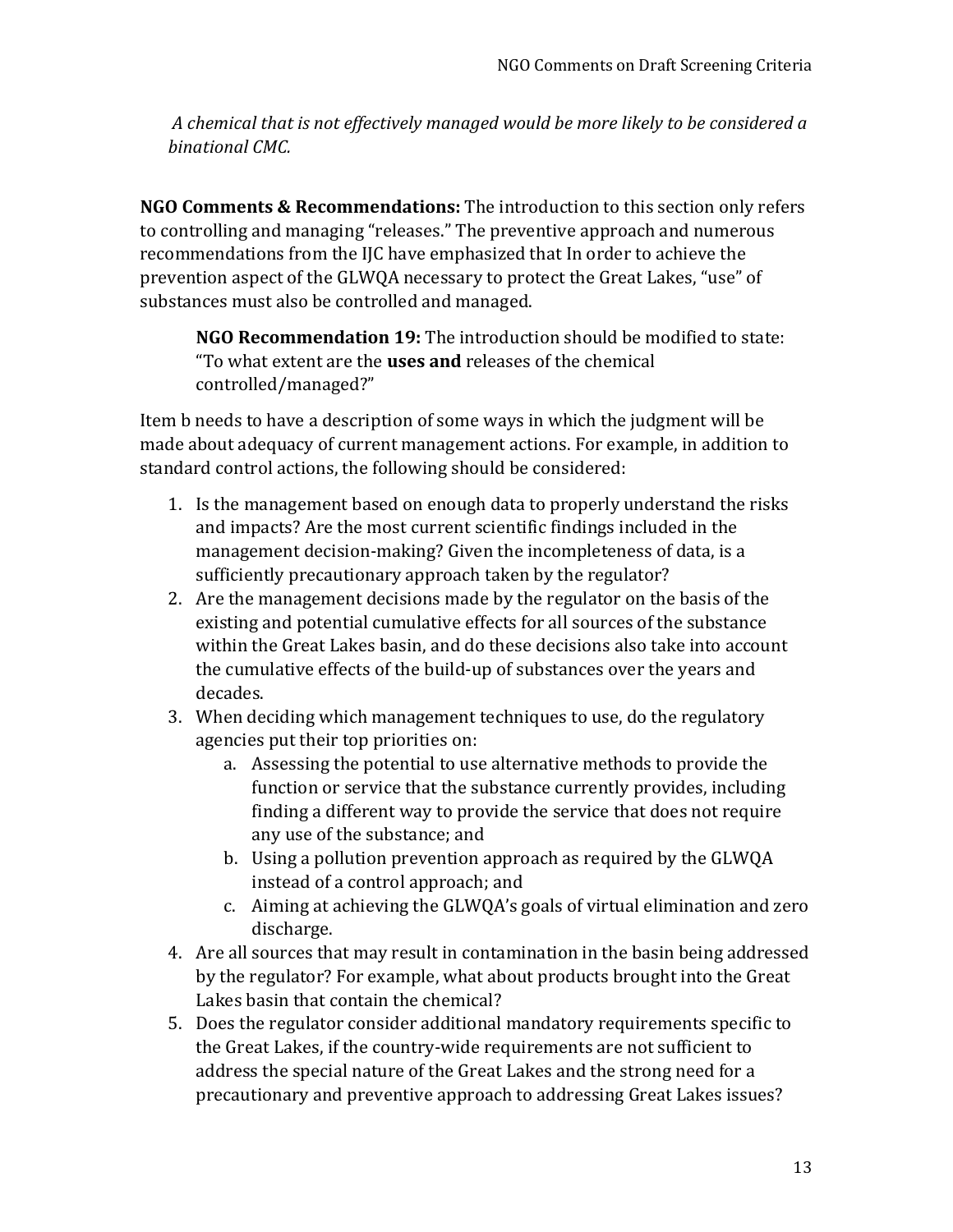6. Does the regulator provide for meaningful, timely, responsive public engagement in policy-making and decision-making on the matter?

**NGO Recommendation 20:** Items 1 through 6 that we just listed should be added to the matters to be considered in assessing the management criterion.

# **Criterion 7:**

**NGO Recommendation 21:** The following should be added as criterion 7: **Could improvements be made in the protection and restoration of the Great Lakes and to life within the basin if the governments designated this substance as a CMC?**

# **Part 3: LIST OF NGO RECOMMENDATIONS**

**NGO Recommendation 1:** In the weight-of-evidence assessment, one cannot expect near-complete information at this initial preliminary stage. The basis for determining by weight-of-evidence whether to go to the candidate stage should be whether enough information has been presented to show that it might be a CMC and whether information not presented or available is relevant to the goals and objectives of the GLWQA (i.e., precaution and prevention) and the special nature of the Great Lakes system. If additional substance information is relevant, the substance should be sent on from the initial screening stage to the candidate stage for further evaluation.

**NGO Recommendation 2:** Make sure that the meaning of the word "chemical" is defined broadly enough to include items such as classes of substances, plastics, naturally occurring substances (e.g., mercury), nanoparticles, etc.

## **Criterion 1: Toxic**

**NGO Recommendation 3:** Revise a) to read: Has the chemical been found **by any government jurisdiction in the world to be toxic or is there any other evidence (e.g., from chemical structure or modeling) that indicates the substance may** be toxic?

**NGO Recommendation 4:** The governments' item b) should be revised to read: Is the substance persistent and/or bioaccumulative **and/or mobile and/or continually loaded into the system**?

**NGO Recommendation 5:** The governments' summary statement for criterion 1 should be revised to read: *A chemical which is a) considered toxic, and b) persistent*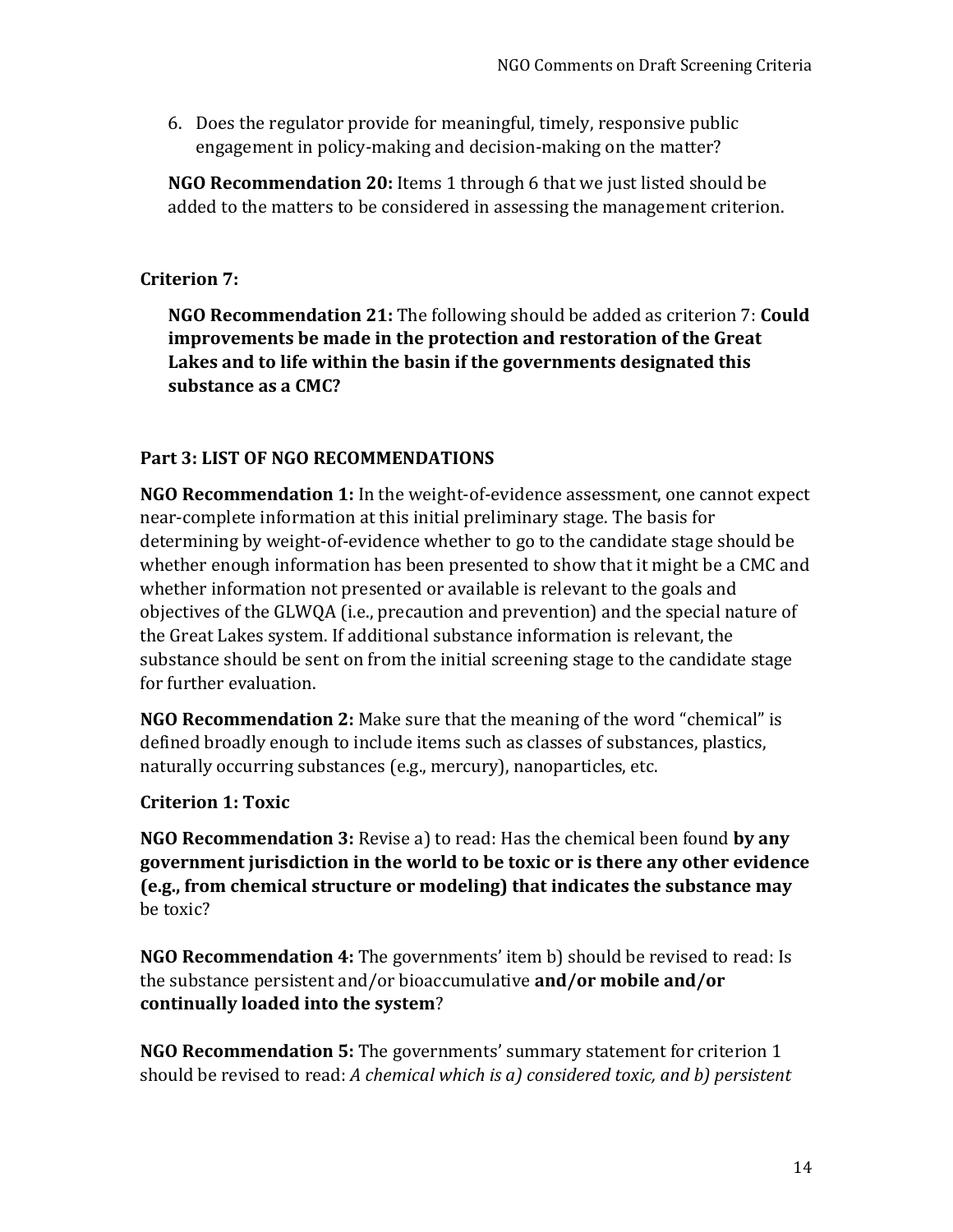*and/or bioaccumulative and/or mobile and/or continually loaded into the system is more likely to be identified as binational CMC.* 

**NGO Recommendation 6:** The substance should be considered persistent and/or bioaccumulative if it meets the definition in protocols for either Canada or the U.S.

**NGO Recommendation 7:** All the criteria are important in choosing CMCs. However, as has been discussed already under "weight-of-evidence" approaches, use of the precautionary and preventive approaches means that the toxicity criterion should have a high emphasis in the weighting approach at the screening stage because it is talking about inherent risks to the Great Lakes.

# **Criterion 2: Release**

**NGO Recommendation 8:** An item c) should be added to this criterion: **Could significant releases occur as a result of accidents or other unexpected events?**

**NGO Recommendation 9:** An item d) should be added to this criterion: **What could be the cumulative releases of substances from the range of sources geographically and over time?**

# **Criterion 3: Levels**

**NGO Recommendation 10:** Item a in levels should be modified to read: **Are or** do measured concentrations of the chemical in the Great Lakes environment (air, water, sediment, and/or biota) **near, meet or** exceed the **strictest** benchmarks or guidelines **for protection of wildlife and humans,** including fish consumption advisory levels, water quality standards, etc., **that are used by any government jurisdiction in the world?** 

**NGO Recommendation 11:** The "statistically significant" standard should not be strictly adhered to if the reason for it not being seen as "statistically significant" is that there are not enough data to make such a judgment.

**NGO Recommendation 12:** In the summary, remove "in the near future".

**NGO Recommendation 13:** If the standards for acceptable levels of a substance in air, water, sediment or biota are strengthened for a substance that was previously rejected for a CMC designation, that substance should automatically be brought back for reconsideration as a possible CMC.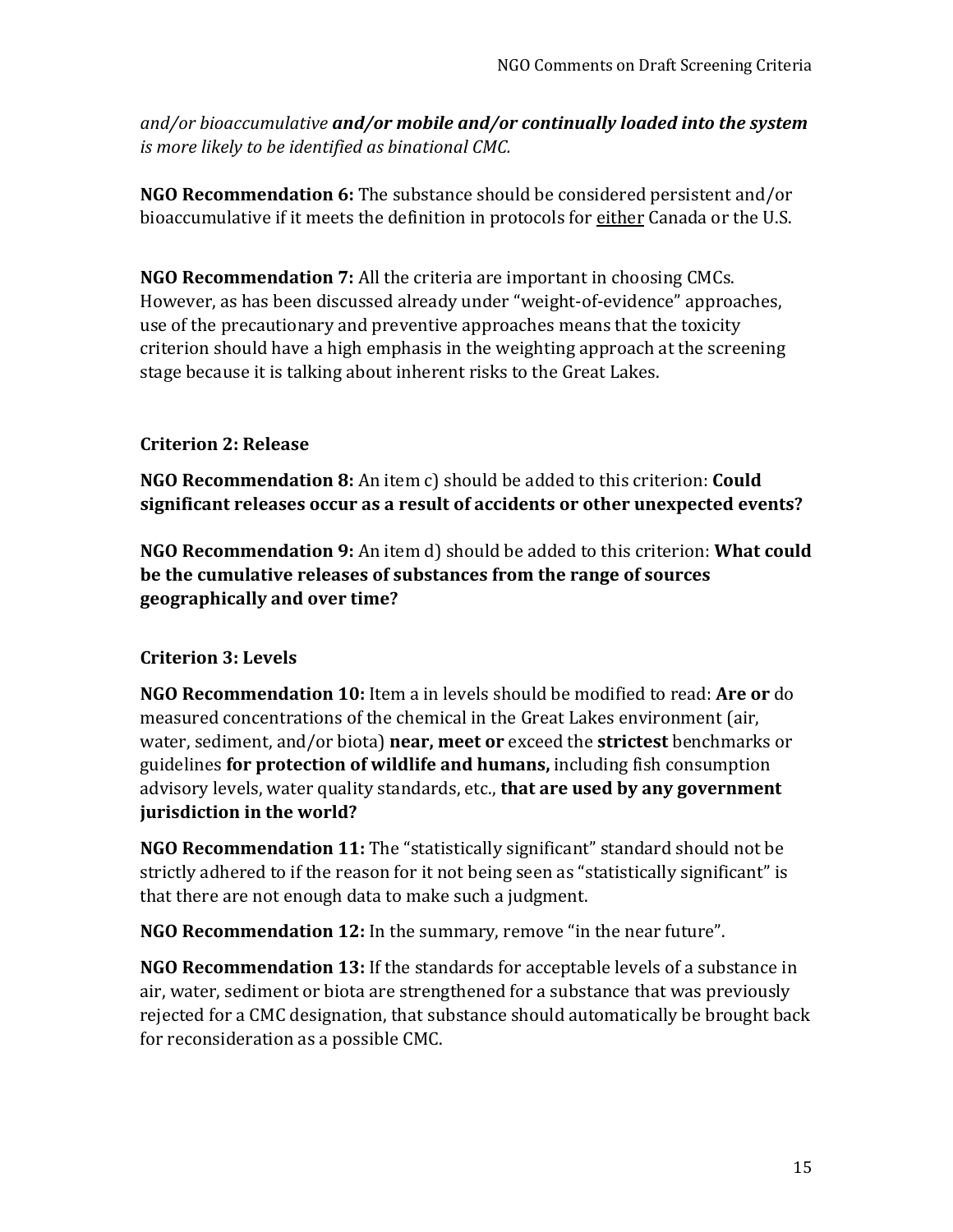## **Criterion 4: Route of Exposure**

**NGO Recommendation 14:** Throughout this criterion, the word "predominant" or "predominantly" should be replaced with "important" or "importantly."

**NGO Recommendation 15:** Modify a) to read: Great Lakes water**, air and sediments**?

**NGO Recommendation 16:** It should be made clear that the route of exposure can be seen as important even if it is just for some life.

## **Criterion 5: Scale**

**NGO Recommendation 17:** An item c. should be added to the scale criterion that reads: **Is there a relatively higher and/or more widespread presence of facilities using or generating the substance in the Great Lakes basin than in most other parts of Canada and the U.S.?**

**NGO Recommendation 18:** The summary description in the scale criterion should be modified to read: *A chemical that is a) lakewide or multi-lake in scale and/or b) likely to cause binational impacts and/or c) sources of the substance are relatively higher or widespread in the Great Lakes is more likely to be identified as a binational CMC.*

## **Criterion 6: Management**

**NGO Recommendation 19:** The introduction should be modified to state: "To what extent are the **uses and** releases of the chemical controlled/managed?"

**NGO Recommendation 20:** Items 1 through 6 that we just listed should be added to the matters to be considered in assessing the management criterion.

**NGO Recommendation 21:** The following should be added as criterion 7: **Could improvements be made in the protection and restoration of the Great Lakes and to life within the basin if the governments designated this substance as a CMC?**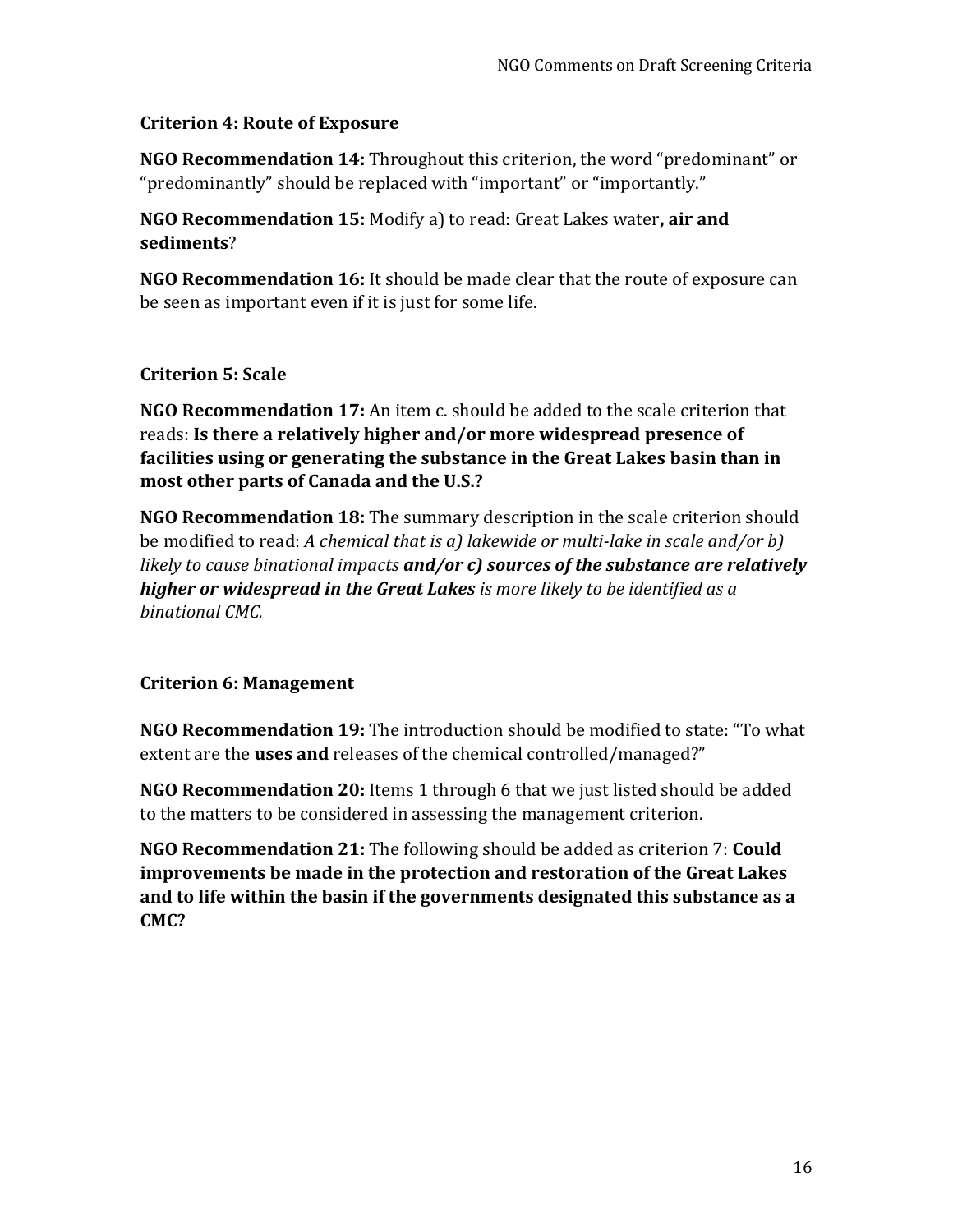## **The following organizations support this submission:**

# **Toxics Free Great Lakes Network**

[ONTARIO] John Jackson, Co-chair (jjackson@web.ca; 519-744-7503)

#### **Canadian Environmental Law Association**

[ONTARIO] Fe de Leon, MPH Researcher and Paralegal(deleonf@cela.ca; 416-960-2284)

## **Nukewatch** [WISCONSIN]

John LaForge, Co-director [\(nukewatch1@lakeland.ws;](mailto:nukewatch1@lakeland.ws) 715-472-4185)

#### **Great Lakes Regional Center**  Michael Murray, Ph.D. Staff Scientist and Co-Chair,

**National Wildlife Federation,** 

Toxics Free Great Lakes Network (murray@nwf.org, 734-887-7110)

**Northwatch** [ONTARIO] Brennain Lloyd, Project Coordinator, (northwatch@northwatch.org, 705-497- 0373)

#### **Peace Nick** [MICHIGAN] Gregory Panzica, Executive Director [\(greg.panzica@peacenick.org;](mailto:greg.panzica@peacenick.org) 313-215-5767)

# **Canadian Coalition for Nuclear**

**Responsibility** [Québec] Gordon Edwards, PhD, President (ccnr@web.ca; 514-489-5118)

## **Friends of the Earth Canada**

Beatrice Olivastri, CEO (beatrice@foecanada.org; 613-724-8690 (mobile); 613-241-0085 (office))

## **Nuclear Information and Resource**

**Service** [WASHINGTON, D.C.] Diane D'Arrigo, Radioactive Waste Project Director [\(dianed@nirs.org;](mailto:dianed@nirs.org) 301-270-6477) **Sierra Club Ontario** [ONTARIO] Lino Grima, Lead - Great Lakes Campaign (lino.grima@utoronto.ca; 437-999- 6803)

#### **Provincial Council of Women of Ontario**  [ONTARIO]

Edeltraud Neal, President Provincial Council of Women [\(edeltraud.neal@gmail.com;](mailto:edeltraud.nea@gmail.com) 613- 731-2739)

#### **Port Hope Community Health Concerns Committee** [ONTARIO]

Faye More, Chair (more\_faye@yahoo.com; 289-251-4166)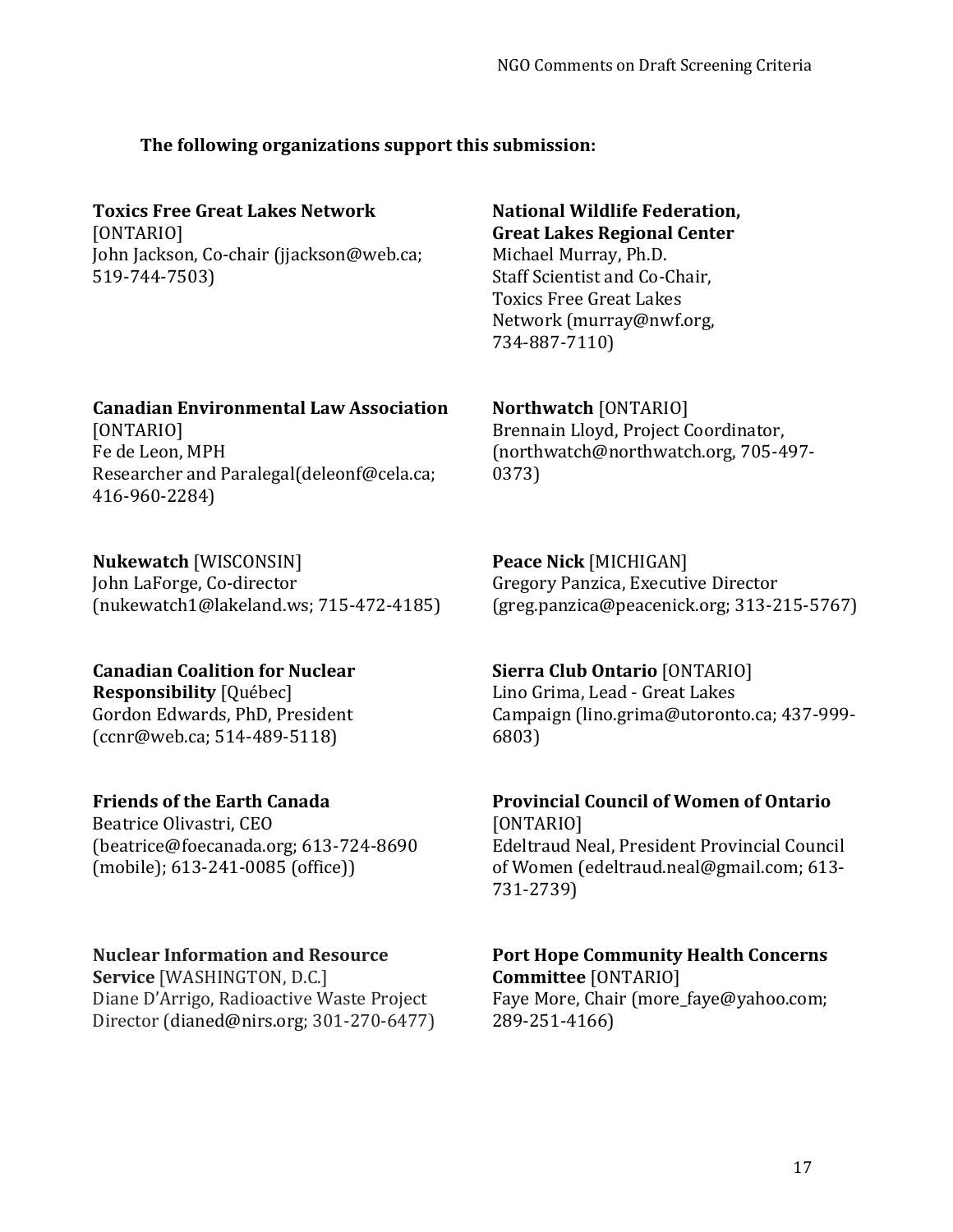# **Church in Society Committee**

[SASKATCHEWAN] Elaine Findlay, Chair [\(minstw@sasktel.net;](mailto:minstw@sasktel.net) 306 -244-7676)

# **Alliance To Halt Fermi-3** [MICHIGAN]

Keith Gunter, Board Chair [\(keith.gunter9@gmail.com;](mailto:keith.gunter9@gmail.com) 734-838-8084)

# **Earth Education League**

Jodi Koberinski (jodikoberinski@gmail.com)

# **Canadian Unitarians for Social Justice**

Bill Woolverton, President [\(bwoolver@shaw.ca\)](mailto:bwoolver@shaw.ca)

**The Izaak Walton League of America – MN Division** [MINNESOTA] Jill Crafton, MN Division – IWLA National Director (jillgreatlakesike@gmail.com)

# **County Sustainability Group** [ONTARIO]

Don Ross, board member [\(ecodon@xplornet.com;](mailto:ecodon@xplornet.com) 613-476-8016)

# **Tip of the Mitt Watershed Council**

[MICHIGAN] Grenetta Thomassey, Watershed Policy Director [\(grenetta@watershedcouncil.org;](mailto:grenetta@watershedcouncil.org) 231-347-1181 ext. 1118)

**Oxford Coalition for Social Justice** [ONTARIO] Bryan Smith, Chair [\(Bryasmit@oxford.net\)](mailto:Bryasmit@oxford.net)

**Nipissing Environmental Watch** [ONTARIO] Peggy Walsh Craig, Membership Coordinator [\(peggywalsh9@outlook.com;](mailto:peggywalsh9@outlook.com) 705-840-8466)

**Blue Fish Canada** [ONTARIO] Lawrence Gunther, Director (613-232-2028; [Director@BlueFishCanada.Ca\)](mailto:Director@BlueFishCanada.Ca)

**Ohio CARE Citizens Against a Radioactive Environment** [OHIO] Connie Kline, Director [\(klineisfine@aol.com;](mailto:klineisfine@aol.com) 440-946-9012)

**Georgian Bay Association** [ONTARIO] Rupert Kindersley, Executive Director [\(rkindersley@georgianbay.ca;](mailto:rkindersley@georgianbay.ca) 416-985-7378)

**Save Our Sky Blue Waters** [MINNESOTA] Lori Andresen, President [\(Andres01@charter.net;](mailto:Andres01@charter.net) 218-340-2451)

**Association pour la santé environnementale du Québec – Environmental Health Association of Québec (ASEQ-EHAQ)** [Québec] Rohini Peris, President [\(office@aseq-ehaq.ca;](mailto:office@aseq-ehaq.ca) 514-332-4320)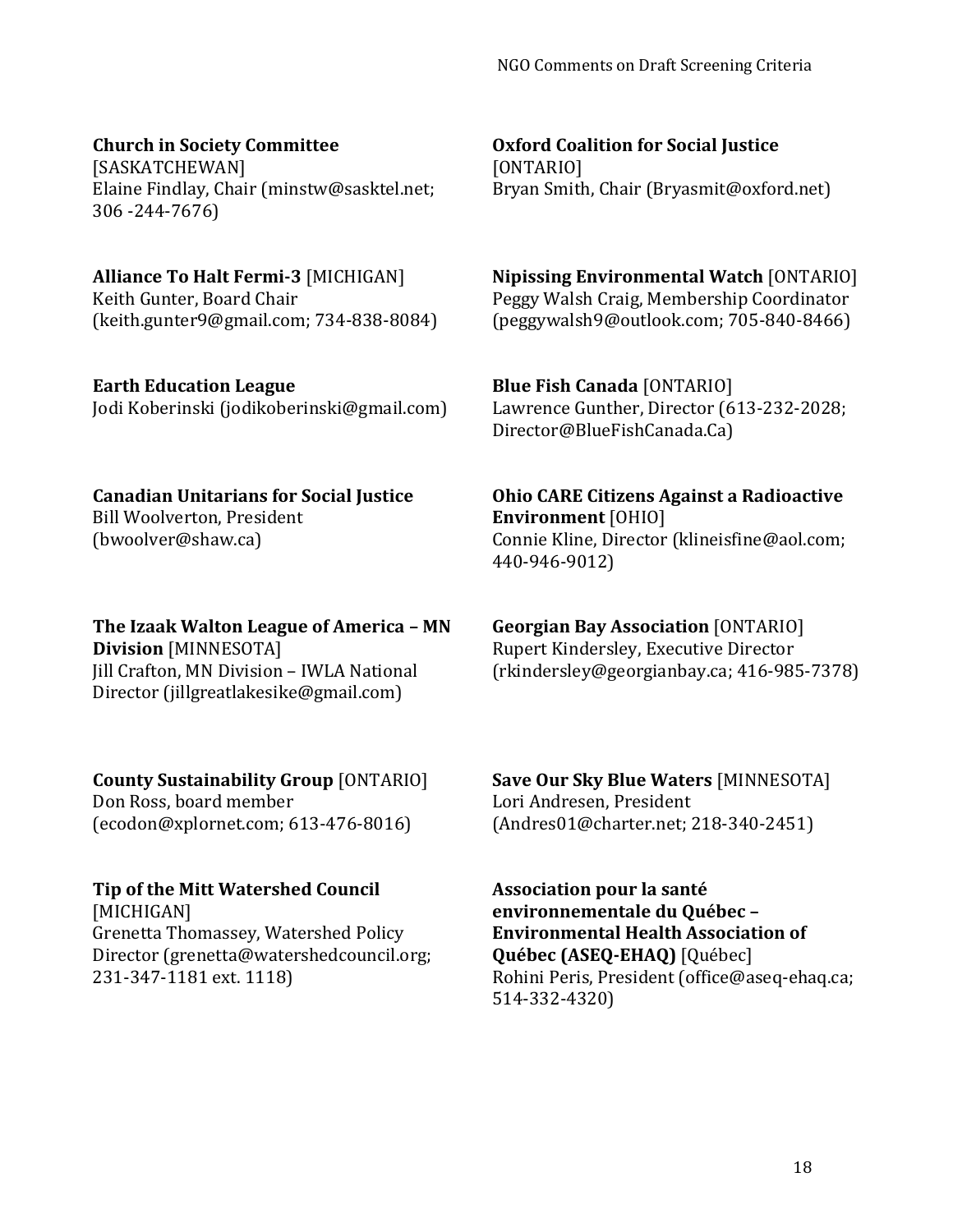# **Environment and Occupational Work Group of Toronto Cancer Prevention**

**Coalition** [ONTARIO] Sarah Miller, Co-chair [\(reachsandbarsarah@gmail.com;](mailto:reachsandbarsarah@gmail.com) 416-203- 0821)

#### **Ontario Rivers Alliance** [ONTARIO] Linda Heron, Chair

[\(lindah@ontarioriversalliance.ca;](mailto:lindah@ontarioriversalliance.ca) 705-866- 1677)

# **Prevent Cancer Now** [ONTARIO]

Meg Sears PhD Chair (Meg@PreventCancerNow.ca; 613 832-2806 (office) / 613 297-6042 (cell))

# **National Council of Women of Canada**

Patricia Leson, President (presncwc@gmail.com; 1-613-712-4419)

# **SOS Great Lakes** [ONTARIO]

Jill Taylor, President (info@sosgreatlakes.org)

#### **Friends of Bruce** [ONTARIO] Eugene Bourgeois (eugene@bmts.com)

# **Women's Healthy Environments Network**

[ONTARIO] Cassie Barker, Executive Director (cassie@womenshealthyenvironments.ca; 416-928-0880)

#### **Citizens Environment Alliance of Southwestern Ontario** [ONTARIO]

Derek Coronado Coordinator (dcoronado@cogeco.net; 519- 973-1116)

#### **Federation of Ontario Cottagers' Associations (FOCA)** [ONTARIO] Terry Rees, Executive Director

[\(trees@foca.on.ca;](mailto:trees@foca.on.ca) 705-749-3622)

# **Committee for Future Generations**

[SASKATCHEWAN] Candyce Paul, Outreach Coordinator [\(committeeforfuturegenerations@gmail.com;](mailto:committeeforfuturegenerations@gmail.com) 306-288-2079 (office) / (306-304-1698 (cell))

#### **Canadian Association of Physicians for the Environment**

Cathy Vakil, MD (cathyvakil@gmail.com)

## **Nuclear Hotseat** [CALIFORNIA]

Libbe HaLevy, Producer/Host (Info@NuclearHotseat.com; 213-369-8760)

# **Windsor-Essex on Watch (WOW)** [ONTARIO]

Randy Emerson (remerson3860@gmail.com)

#### **Severn Sound Environmental Association**  [ONTARIO] Aisha Chiandet, Water Scientist (achiandet@severnsound.ca; 705-534-7283 ext 204)